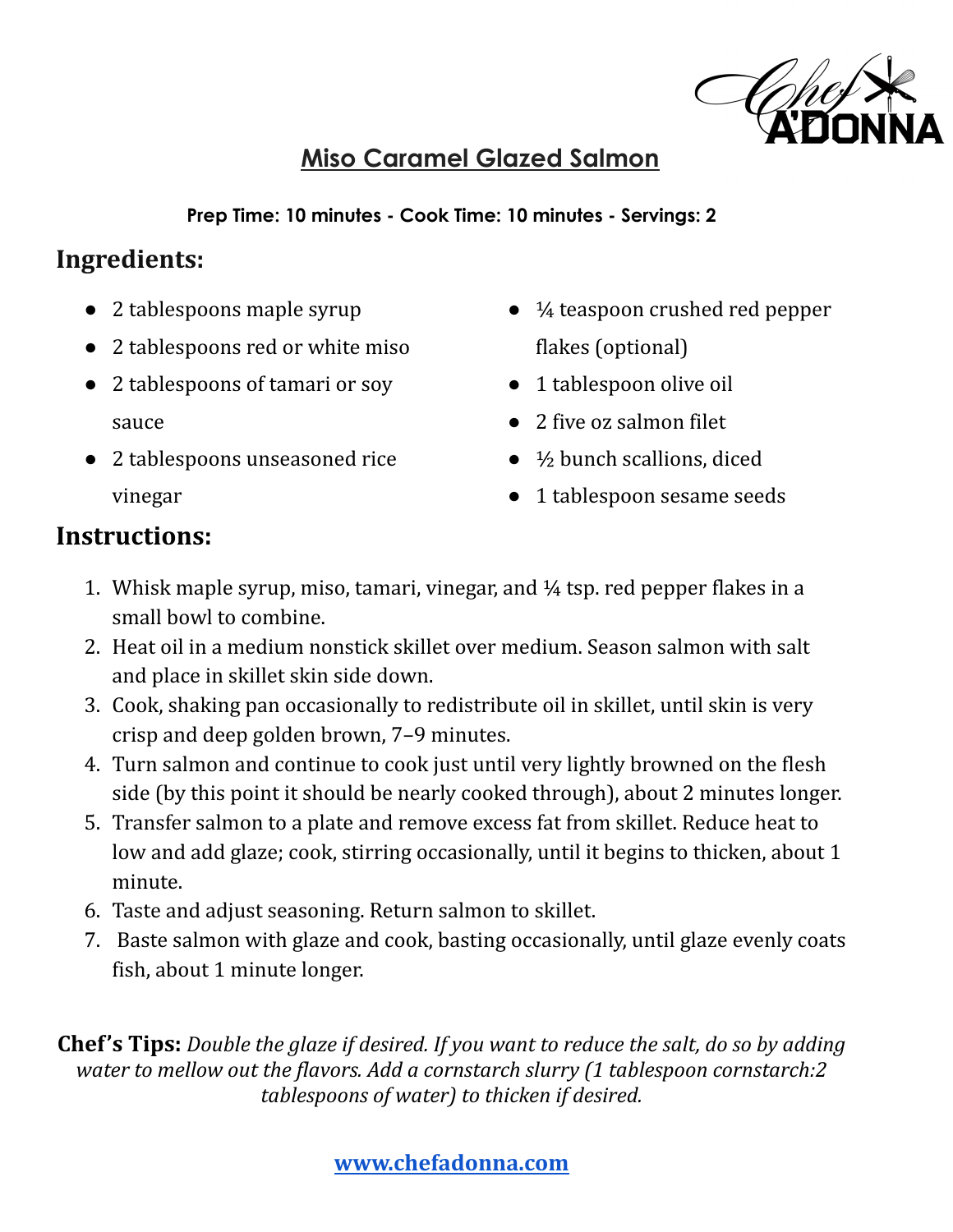

#### **Sushi Rice**

#### **Prep Time: 10 minutes - Cook Time: 30 minutes - Servings: 2**

#### **Ingredients:**

- 1 cup short-grain sushi rice
- 1 teaspoon kosher salt
- 2 tablespoons unseasoned rice vinegar
- $\bullet$  1½ teaspoons of sugar

#### **Instructions:**

- 1. Rinse rice several times with cold water in a colander until water runs clear.
- 2. Drain well. Transfer to a small saucepan.
- 3. Add a pinch of salt and 1¼ cups cold water.
- 4. Bring to a boil over medium-high heat.
- 5. Stir rice once, cover, and reduce heat to low. Cook until water is evaporated and rice is tender, 18–20 minutes.
- 6. Remove from heat and let sit, covered, for 10 minutes.

**Chef's Tips:** *Don't skip the rinsing! The excess surface starch can make the rice too sticky and clump together. Rinsing it also removes any rice bran or particles from processing.*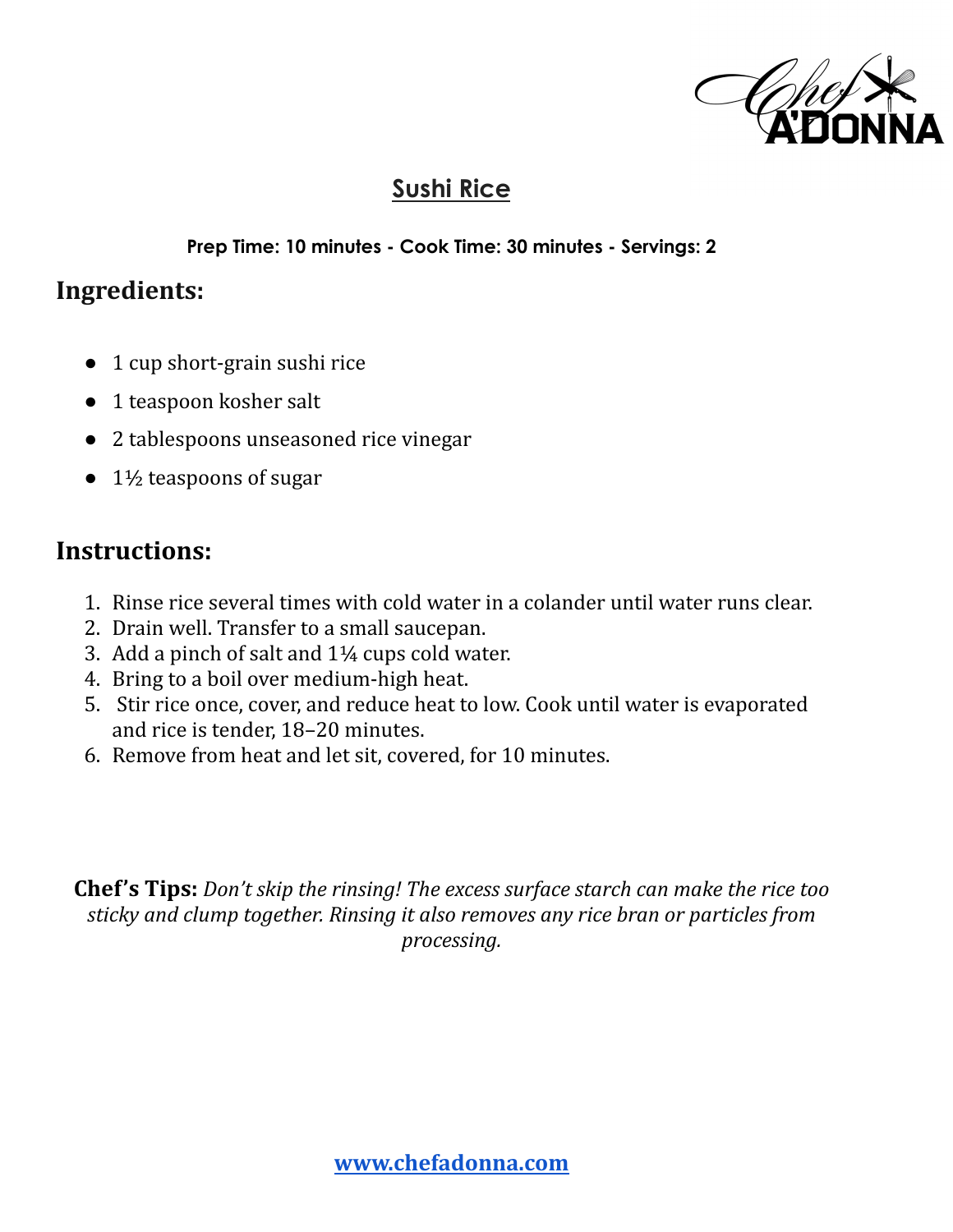

### **Asian Tacos**

#### **Prep Time: 10 minutes - Cook Time: 10 minutes - Servings: 3-4**

# **Ingredients:**

- $\bullet$   $\frac{1}{2}$  head of lettuce, shredded
- 10 mini corn tortillas
- 1 tablespoon olive oil
- 1 pound ground chicken
- 8 cloves garlic
- 1 onion, diced
- $\bullet$   $\frac{1}{4}$  cup hoisin sauce
- 1 tablespoon minced ginger
- 1 cup of water chestnuts
- $\bullet$   $\frac{1}{2}$  bunch green onions, diced
- 1 red bell peppers
- 2 tablespoons soy sauce

# **Instructions:**

- 1. Heat olive oil in a saucepan over medium high heat. Add ground chicken and cook until browned, about 3-5 minutes, making sure to crumble the chicken as it cooks; drain excess fat.
- 2. Stir in garlic, onions, chestnuts, hoisin sauce, soy sauce, rice wine vinegar, ginger and until onions have become translucent, about 1-2 minutes.
- 3. Stir in bell peppers and green onions until tender.
- 4. Serve in tortillas with lettuce and various toppings.

**Chef's Tips:** *Top with shredded lettuce, sweet thai chili, sriracha, crushed peanuts, mint, cilantro, and/or & vermicelli puf noodles.*